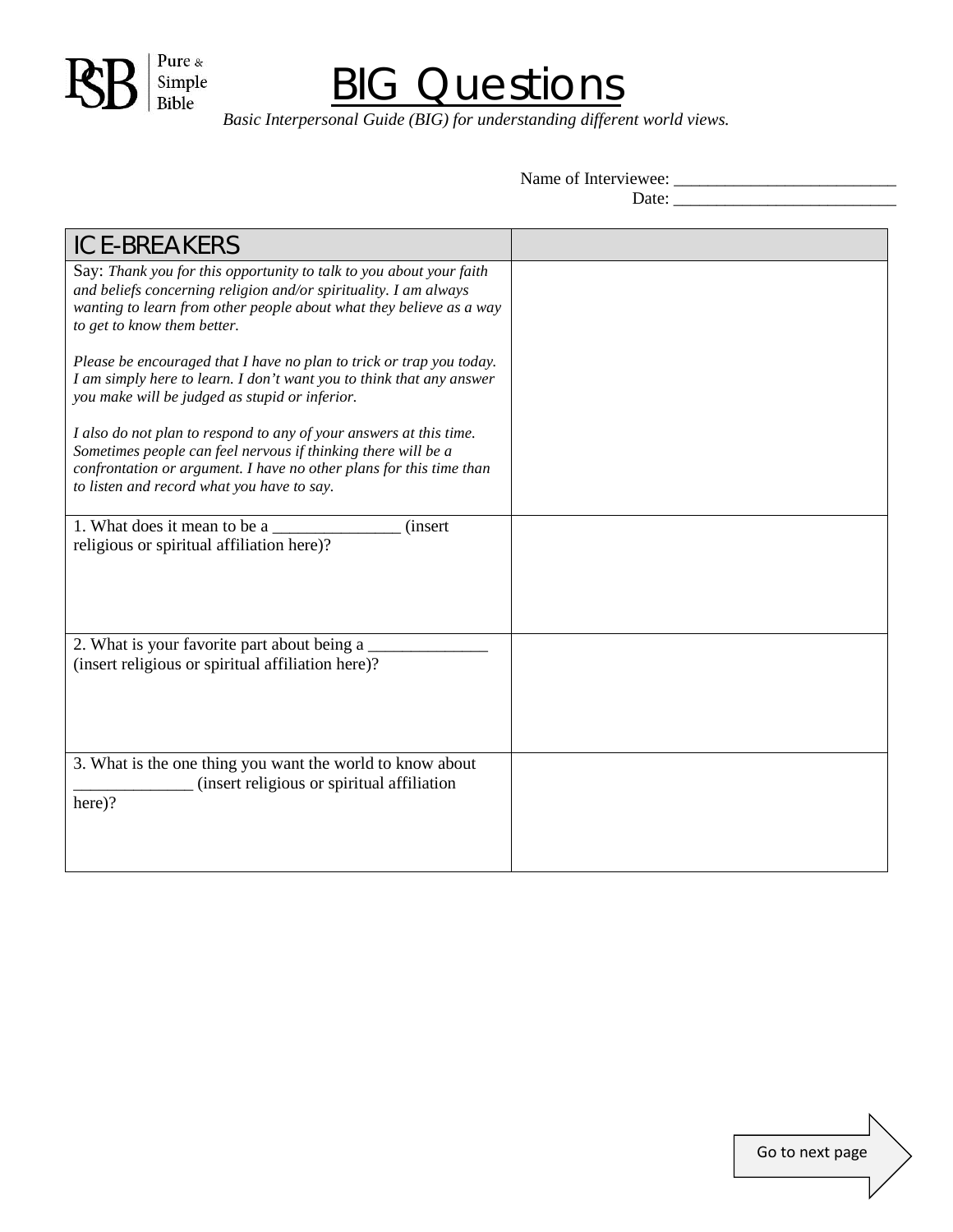| On Origins                                                                        | On Origins - CHRISTIAN ANSWER                                                                                                                                                                                                                                                                                                                                                                                                                                                                                                                                                     |
|-----------------------------------------------------------------------------------|-----------------------------------------------------------------------------------------------------------------------------------------------------------------------------------------------------------------------------------------------------------------------------------------------------------------------------------------------------------------------------------------------------------------------------------------------------------------------------------------------------------------------------------------------------------------------------------|
| 1. Where did we all come from?                                                    | 1. Where did we all come from?                                                                                                                                                                                                                                                                                                                                                                                                                                                                                                                                                    |
|                                                                                   | We come from God. "In the beginning, God<br>created the heavens and the earth" (Genesis $1:1$ )                                                                                                                                                                                                                                                                                                                                                                                                                                                                                   |
| 2. Was there ever a beginning to time?                                            | 2. Was there ever a beginning?                                                                                                                                                                                                                                                                                                                                                                                                                                                                                                                                                    |
|                                                                                   | Yes. While we do not know what God did before<br>He created everything, we know this: We come<br>from God. "In the beginning, God created the<br>heavens and the earth" (Genesis 1:1)                                                                                                                                                                                                                                                                                                                                                                                             |
| 3. Is there any higher power than man?                                            | 3. Is there a higher power than man?                                                                                                                                                                                                                                                                                                                                                                                                                                                                                                                                              |
|                                                                                   | Yes. (See Genesis 1-2:7 for an example of a<br>"higher power's" creation of man and all life)                                                                                                                                                                                                                                                                                                                                                                                                                                                                                     |
| 4. Is there a God/gods?                                                           | 4. Is there a God/gods?                                                                                                                                                                                                                                                                                                                                                                                                                                                                                                                                                           |
|                                                                                   | Yes. There is a true God, and there are false gods.<br>Concerning the true God: "In the beginning, God<br>created the heavens and the earth" (Genesis $1:1$ )                                                                                                                                                                                                                                                                                                                                                                                                                     |
| 5. Are there any supernatural forces or powers that humans<br>and/or gods can do? | 5. Are there any supernatural forces or powers that<br>humans and/or gods can do?                                                                                                                                                                                                                                                                                                                                                                                                                                                                                                 |
|                                                                                   | Yes. "In the beginning, <b>God</b> created the heavens<br>and the earth" (Genesis $1:1-2$ ). A miracle is an<br>event or action that is produced by a power beyond<br>nature. It does not follow scientific or natural laws.<br>EX: God created the earth in a miraculous way.                                                                                                                                                                                                                                                                                                    |
| 6. What does the word "God" mean to you?                                          | 6. What does "God" mean to you?<br>• Creator (Genesis 1:1)<br>Eternal (Exodus $3:14$ )<br>• Self-Existent (needs nothing from man) (Exodus 3:14)<br>Goodness (Psalm 25:8, James 1:17)<br>Grace (Psalm 145:17, Romans 3:24)<br>• Father (Galatians 4:6)<br><b>Justice</b> (1 Peter 1:17)<br>$\blacksquare$ Love (1 John 4:8)<br>$\blacksquare$ Holy (1 Peter 1:16)<br>• Mercy (Titus $3:5$ )<br>• Omnipotent <i>(all powerful)</i> (Jeremiah 32:17)<br>• Omnipresent (Psalm $139:7-10$ )<br>• Omniscient (Hebrews 4:13)<br>*There are more attributed of God, this is but a sample |
| 7. Can we become a god?                                                           | 7. Can we become a god?                                                                                                                                                                                                                                                                                                                                                                                                                                                                                                                                                           |
|                                                                                   | No. We are not eternal, we were created. (Genesis<br>1:27, Genesis $2:7$ )                                                                                                                                                                                                                                                                                                                                                                                                                                                                                                        |

Go to next page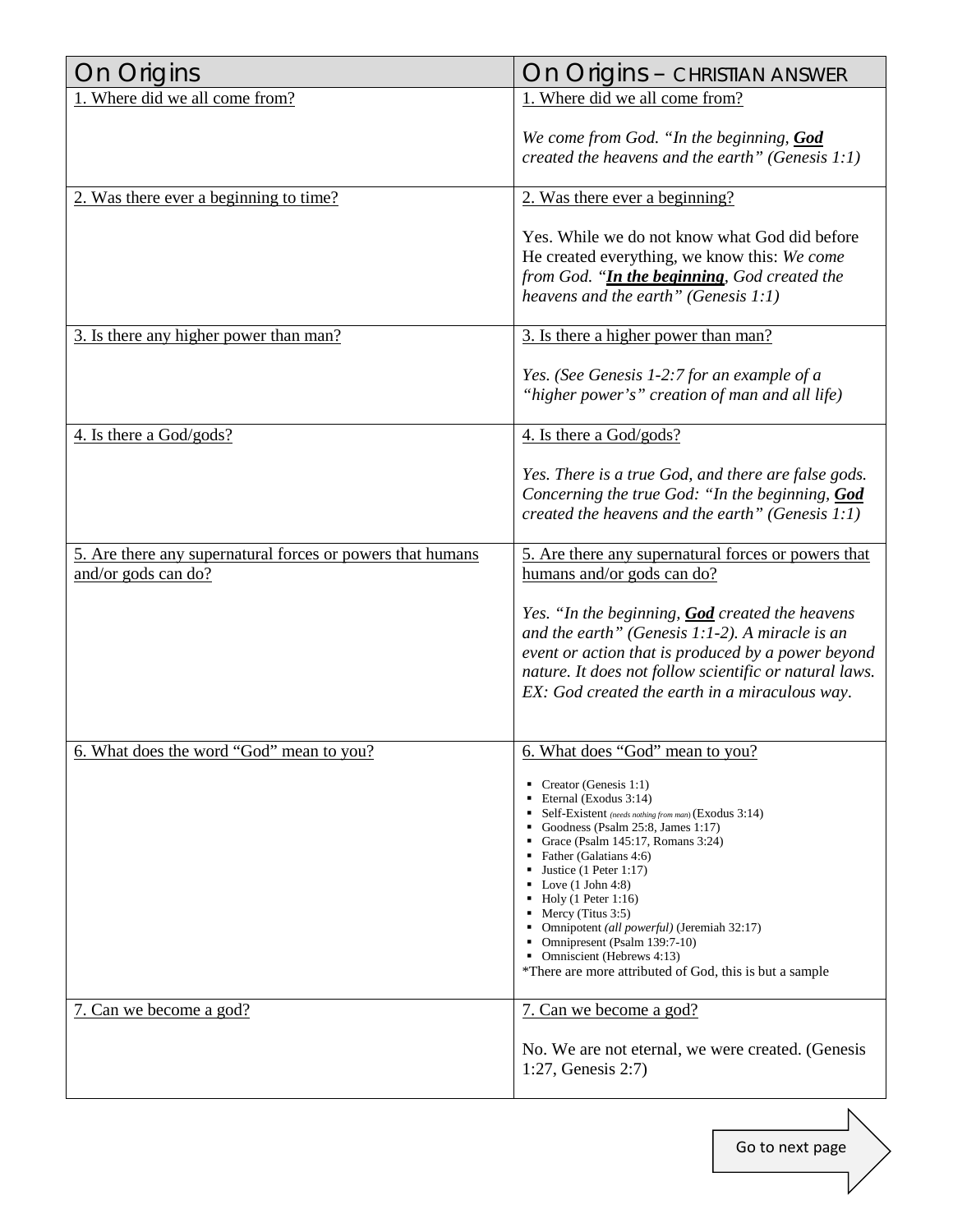| On Morality                                                                                                          | On Morality - CHRISTIAN ANSWER                                                                                                                                                   |
|----------------------------------------------------------------------------------------------------------------------|----------------------------------------------------------------------------------------------------------------------------------------------------------------------------------|
| 1. Is there such a thing as right and wrong? Is it absolute to all<br>mankind or relative to every different person? | 1. Is there such a thing as right and wrong? Is it absolute<br>to all mankind or relative to every different person?                                                             |
|                                                                                                                      | Yes, there is an absolute right and wrong for every<br>person. (Genesis 2:16,17; 2 Timothy 3:16)                                                                                 |
| 2. Who determines morality?                                                                                          | 2. Who determines morality?                                                                                                                                                      |
|                                                                                                                      | God (Genesis 2:16,17; 2 Timothy 3:16)                                                                                                                                            |
| 3. Are we accountable for what we do in this life? How (or<br>how not)?                                              | 3. Are we accountable for what we do in this life? How<br>(or how not)?                                                                                                          |
|                                                                                                                      | Yes. We will stand before God in judgment. We are<br>saved by grace through faith (Ephesians 2:8-10) and<br>judged by our lives' obedience. (Matthew 16:27,<br>Revelation 20:12) |
| 4. Is evil punished and good rewarded? How (or how not)?                                                             | 4. Is evil punished and good rewarded? How (or how<br>$not)$ ?                                                                                                                   |
|                                                                                                                      | Yes, God will punish or reward us according to our faith<br>and obedience (Matthew 25:31-45)                                                                                     |

| <b>On MEANING</b>                                                                            | On Morality – CHRISTIAN ANSWER                                                                                                                                                                    |
|----------------------------------------------------------------------------------------------|---------------------------------------------------------------------------------------------------------------------------------------------------------------------------------------------------|
| 1. What is our purpose in life?                                                              | 1. What is our purpose in life?                                                                                                                                                                   |
|                                                                                              | To serve God and keep His commandments (Ecclesiastes<br>$12:13-14$ ).                                                                                                                             |
| 2. What is (are) the main problem(s) that humanity faces?                                    | 2. What is (are) the main problem(s) that humanity<br>faces?<br>Sin (Isaiah 59:1-2, Romans 3:23)                                                                                                  |
|                                                                                              |                                                                                                                                                                                                   |
| 3. How did this (these) problem(s) originate?                                                | 3. How did this (these) problem(s) originate?<br>Through the free will choice to disobey God in the<br>garden of Eden (Genesis 3).                                                                |
| 4. How does this (these) problem(s) affect us daily?                                         | 4. How does this (these) problem(s) affect us daily?                                                                                                                                              |
| Throughout life? After we die?                                                               | Throughout life? After we die?                                                                                                                                                                    |
|                                                                                              | Physical effects: pain, suffering, toil (Genesis 3)<br>Spiritual effects: separation from God, eternal death<br>(Romans 6:23)                                                                     |
| <u>5. Is it possible to end this (these) predicament(s) or</u><br>$problem(s)$ ? If so, how? | 5. Is it possible to end this (these) or problem(s)? If so,<br>how?                                                                                                                               |
|                                                                                              | It is not possible to solve this problem alone (Romans<br>7:24). It is only possible to solve the problem of sin<br>through an obedient faith in Jesus Christ. (Romans 7:25,<br>Ephesians 2:8-10) |
|                                                                                              | Go to next page                                                                                                                                                                                   |